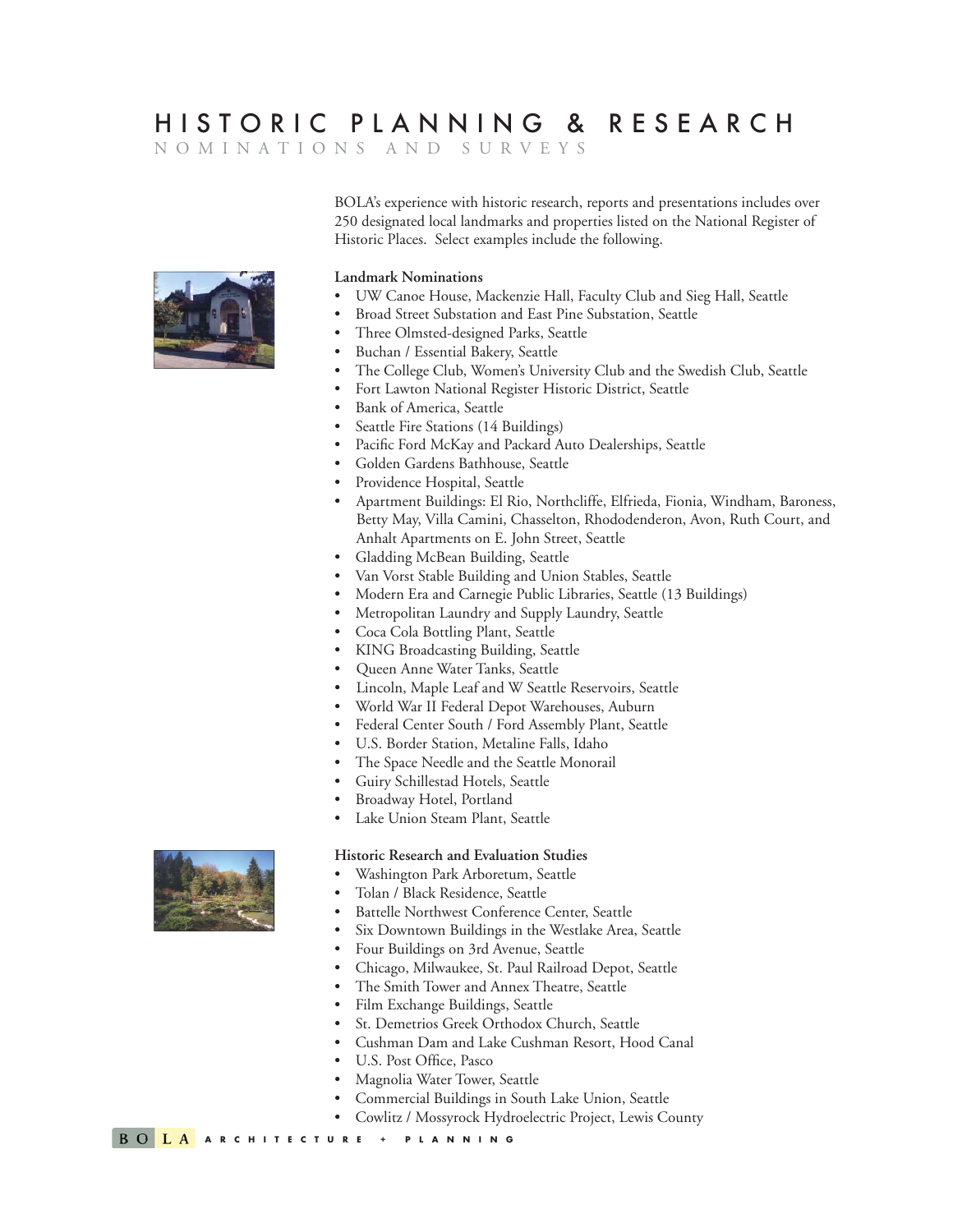### HISTORIC PLANNING & RESEARCH NOMINATIONS, SURVEYS AND ASSESSMENTS

BOLA has documented buildings and structures in accordance with the National Park Service standards for the Historic American Buildings Survey (HABS), and Historic American Engineering Record (HAER). We have directed field teams and professional historians and photographers documenting farm sites, dwellings, industrial and commercial structures, multi-family housing, and public buildings.

#### **Historic American Building Surveys & Reports (HABS/HAER)**

- Boeing Plant 2 Buildings, Seattle
- Thomas Nelson Farm, Kent
- Colville National Forest CCC Dwellings, Republic, WA
- Jewish Community Center, San Francisco
- Holly Park Low Income Housing Complex, Seattle
- Boone / Truly Ranch & Jamison House, Bothell
- Seattle Immigration & Naturalization Service (INS) Building
- Henry Gallery, University of Washington Seattle
- Kosai Farm Site, Auburn
- *Nihon Go Gakko* / Japanese Language School, UW Tacoma
- Shaub Ellison Tire Store, UW Tacoma
- Hamilton Hotel HABS Documentation, Portland
- North 21st Street Bridge, Tacoma
- Snoqualmie Falls Lumber Mill
- The Mutual Life Building, Seattle

#### **Feasibility Studies, Historic Structures Reports & Consultation**

- Key Arena Rehab, Seattle Center
- Cushman / Adams Substation, Tacoma
- Snoqualmie Falls Hydro Museum, HSR and Feasibility Study
- Snohomish Carnegie Education Center Master Plan, Snohomish
- Seymour Botanical Conservatory Master Plan, Tacoma
- Bigelow House Heritage Center, Olympia
- Clise Residence, Redmond
- Federal Courthouses, Post Offices and Office Buildings: Seattle, Bellingham, Spokane, Richland, Everett, Auburn, Port Angeles and Tacoma, Washington; Portland, Medford and Eugene, Oregon; Anchorage, Ketchikan and Juneau, Alaska; Couer d'Alene and Boise, Idaho
- University of Idaho Administration Building, Moscow, Idaho
- Lowman Building, Seattle
- Temple de Hirsch Concert Hall, Seattle
- Lake Union Steam Plant, Seattle
- 316 Alaskan Way, Pioneer Square Preservation District, Seattle

### **Historic & Cultural Surveys & Planning**

- Design Review Guidelines, Chinatown International Historic District, Seattle
- Terminal 30 / Piers 90-91 Cultural Resource Survey, Port of Seattle
- Edmonds Historic Survey (80 properties)
- Downtown Everett Historic Buildings (33 properties)
- Historic Survey of Bainbridge Island (300+ properties)
- South Lake Union Historic Study (53 properties), Seattle
- Modern Residential Context & Claremont Neighborhood Survey, Everett
- South Lake Union Rezone Programmatic EIS, Seattle



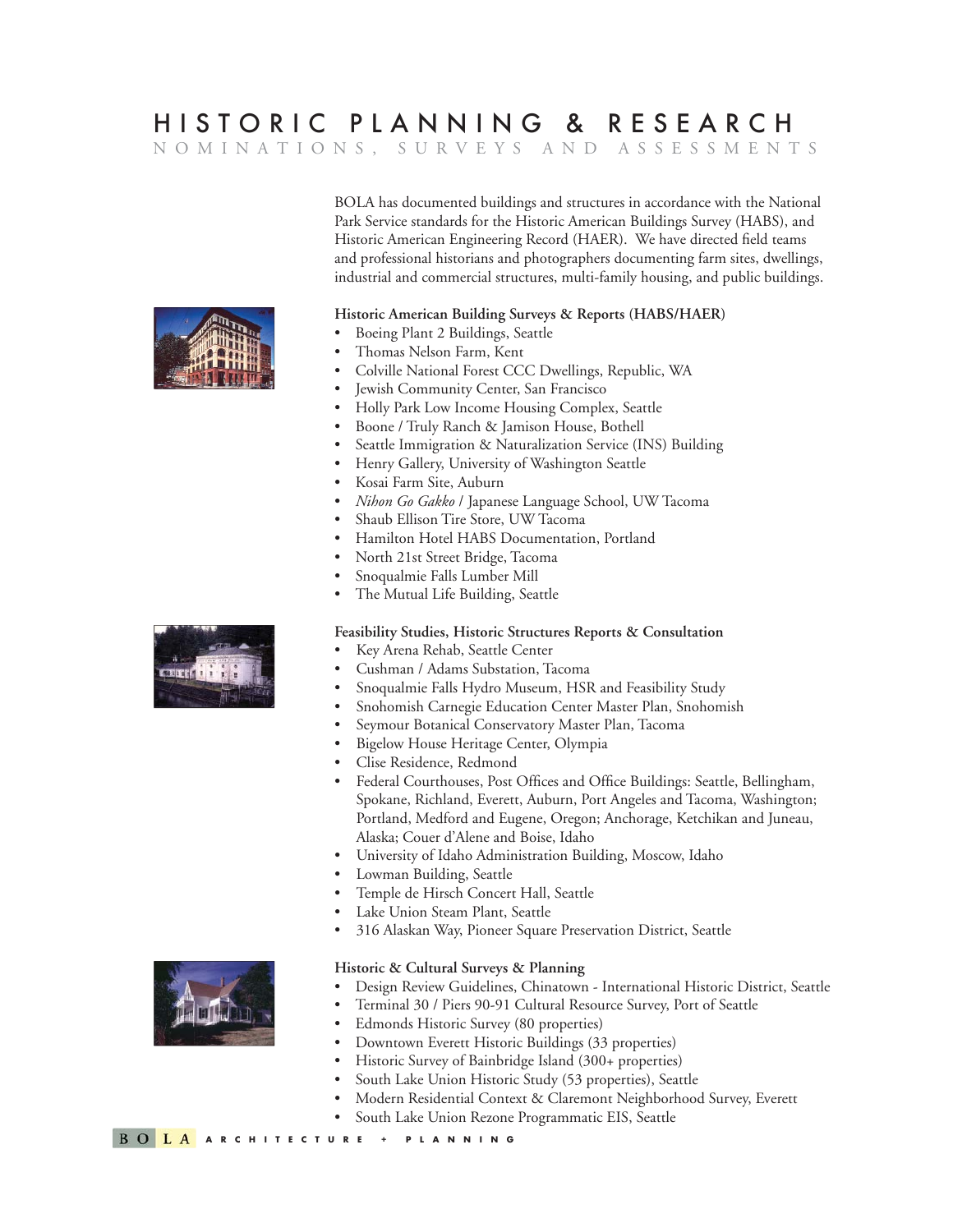# HISTORIC PLANNING & RESEARCH

ASSESSMENTS AND EVALUATIONS

BOLA's planning work for the University of Washington includes pre-designs for buildings on its Seattle and Tacoma campuses, documentation of its Bothell campus site, a preservation study of murals in the 1972 Ethnic Cultural Center, and participation in a comprehensive historic survey of the Seattle campus in 2016- 2017, where BOLA documented and assessed 57 buildings, objects and landscapes, and developed the historic context statement. BOLA has engaged in historic reviews for projects involving 26 individual historic buildings on the UW campuses.

### **University of Washington Historic Resource Addenda (Evaluation Reports)**

- Three Fisheries Buildings
- Mackenzie Hall
- Hutchinson Hall
- The University Club / UW Faculty Club
- Mechanical Engineering Annex
- Terry Lander Hall Dormitories
- Husky Union Building and the HUB Yard
- Parrington Lawn
- Cunningham Hall
- Johnson Annex
- Husky Stadium, Preliminary HRA
- Hansee Hall
- Haggett, McCarty, and McMahon Halls
- Byrant's Marina / UW Police Facilities
- Denny Hall and Denny Yard
- The Observatory
- Balmer Hall
- The College Inn
- Commodore Duchess Apartments
- Schmitz Hall
- NE Campus Parkway
- Japanese Language School, UW Tacoma
- Chase Residence, UW Bothell
- Boone Truly Farm and Farmhouse, UW Bothell

#### **Condition Assessments**

- Capitol Court Building, Olympia
- Cedar Falls Historic District
- Cross Park Barns, Frederickson
- Dolliver Building, Olympia
- Edmonds Carnegie Library
- Stimson Green Mansion, Seattle
- Georgetown Steam Plant, Seattle
- Jefferson County Courthouse, Port Townsend
- Kirkland Arts Center
- Maple Leaf Reservoir, Seattle
- Fort Nisqually Large House, Tacoma
- Mason County Courthouse, Shelton
- Bothell Historical Museum
- City Hall and Library, Roslyn
- Campbell House, Spokane